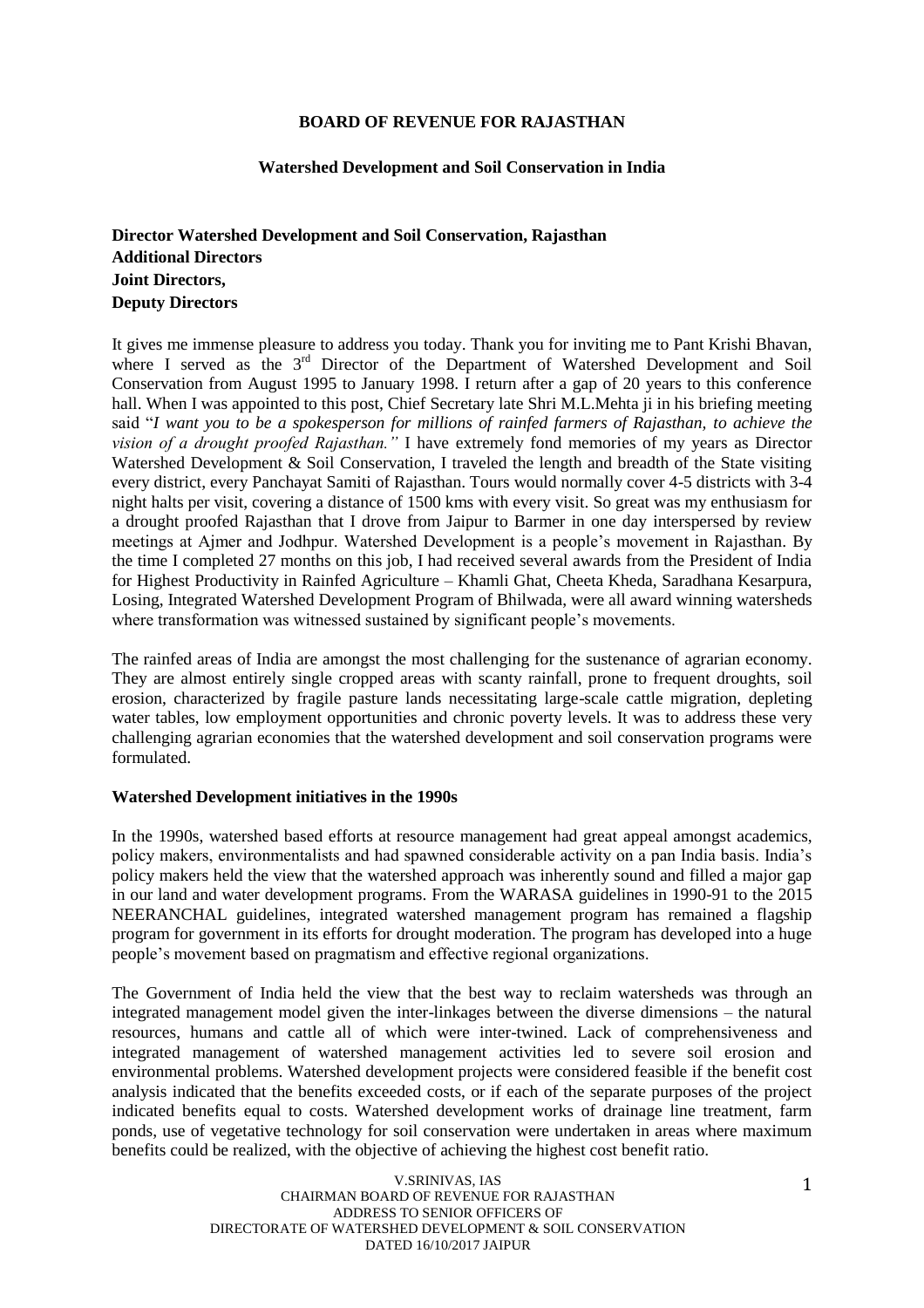### **DPAP and DDP**

Dr. C.H.Hanumantha Rao chaired a technical committee on Drought Prone Areas Program (DPAP) and the Desert Development Program (DDP). He recommended these schemes be recast on a more participatory watershed development model to make them effective. He said that despite the fact that DPAP and DDP had been in operation for almost 2 decades, it was observed that the programs had not created a substantial impact. The drought conditions in the country were increasing and ecological degradation was taking place unabated especially in drought prone and desert areas. The success stories at Ralegaon Sidhi and Adgaon in Maharashtra, Kabbalnala and Mittemari in Karnatak, Jhabua in Madhya Pradesh presented a case that drought can be beaten with concerted efforts for development on watershed basis and active participation of local farmers willing to undergo sacrifices and share benefits. The Committee recommended that greater attention be given to people's own strategies and their own indigenous technologies including the locally preferred plans so as to incorporate them in the programs to mitigate the rigors of drought. They reiterated that harmonious management development and utilization of land, water and vegetation resources on watershed basis should be implemented with total participation of beneficiaries. The recommendations of the Technical Committee on DPAP and DDP resulted in comprehensive recasting of these schemes on watershed development basis.

### **NWDPRA**

The watershed movement was much more than an organized effort of Government. It entailed complex issues of coordination as India entered the watershed collaborative era giving greater access to citizens and local organizations in decision-making and holistic management principles. The National Watershed Development Program for Rainfed Areas (NWDPRA) recognized that sustainability was possible only through people's participation and implementation should be through a participatory model. It further recognized that capacity building was needed for all stakeholders. Institutional development should start from the planning stage and continue to project implementation and maintenance stages. Exposure visits were necessary for increasing awareness levels and interaction. The role of women was seen as crucial from planning to implementation. Monitoring and evaluation from an independent agency was necessary. Conventional watershed activities had little potential for raising incomes of farmers. Hence the integrated management of watersheds broadened the scope of projects to include subsidiary income generating activities, agricultural/ non-agricultural activities.

The objectives of the NWDPRA were (a) conservation, development and sustainable management of watersheds including their use, (b) enhancement of agricultural productivity and production, (c) restoration of ecological balance in the degraded and fragile rainfed ecosystems by greening the areas through appropriate mix of shrubs, trees and grasses, (d) reduction in regional disparity between irrigated and rainfed areas and (e) creation of sustainable employment opportunities. The focus was on the guiding principles of NWDPRA - conservation of natural resources, integrated development of natural and social resources, in-situ moisture conservation, sustainable farming systems, adoption of ridge to valley approach, due emphasis on mobilization of communities at village level, direct funding and empowerment of village communities and building indigenous innovations. The Watershed development was undertaken in a phased manner, with an awareness generation phase, a capacity building phase and a project implementation phase followed by sustainable management phase. The District level project implementation agency was supported by village level watershed development teams and watershed communities

### **IWDP**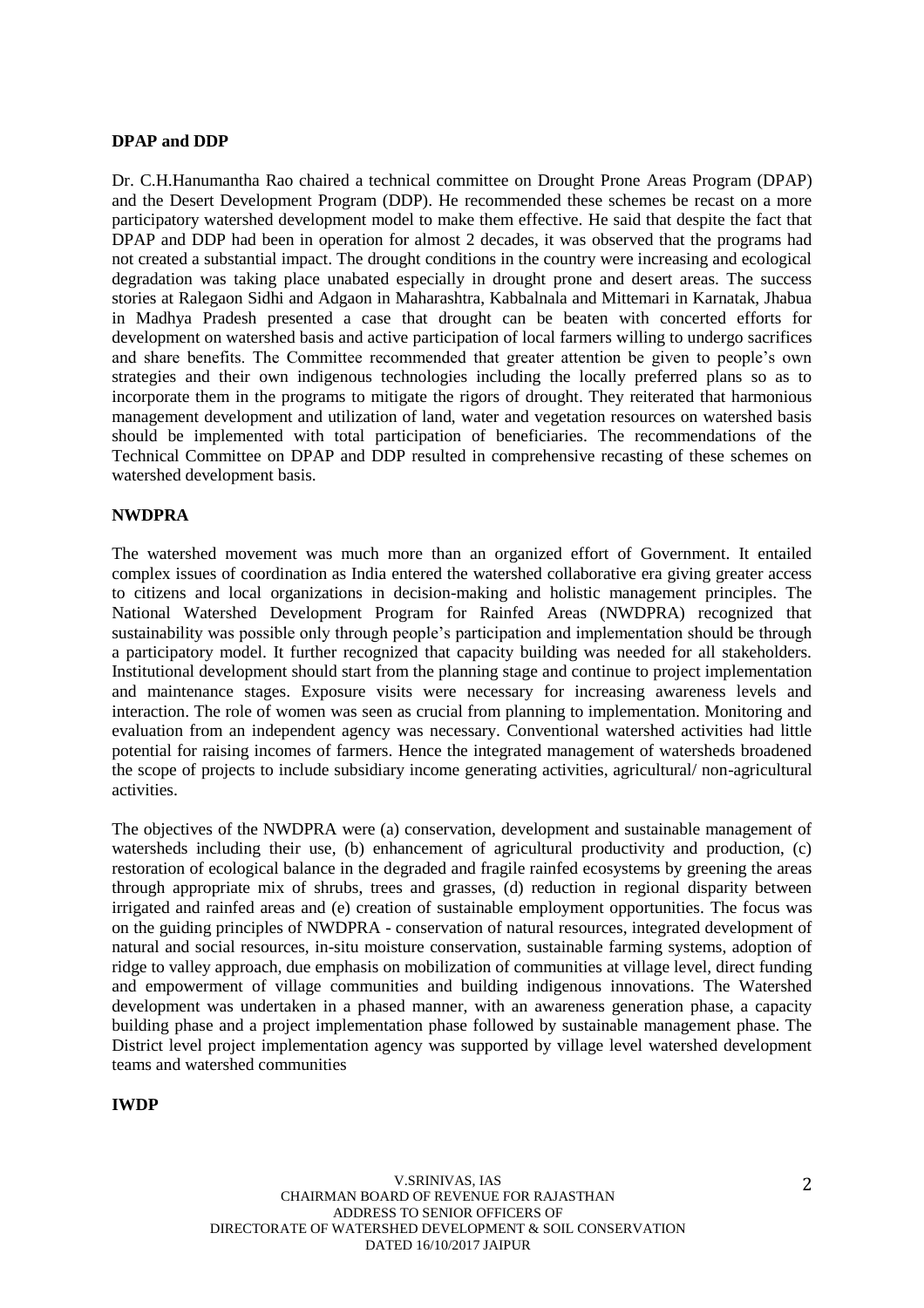From 1990-99, the World Bank financed India's Integrated Watershed Development Program (IWDP). The project objectives were to introduce improved and sustainable land management practices in selected watersheds through the promotion of cost effective and replicable conservation technologies. The project sought to adopt institutional arrangements to facilitate inter-agency coordination in watershed planning and implementation, and to ensure full participation of watershed land users in the development and management of common properties.

Following completion, the World Bank assessment of the project outcomes was satisfactory. All project objectives were substantially achieved. The program of land treatments were either substantially achieved or even exceeded and were generally of good quality and developments created positive impacts on the conservation and restoration of natural resources and increased agricultural production. The project also substantially improved the collective capability of government agencies to implement programs of watershed development. It helped achieve substantial involvement and commitment of local communities in planning, managing and maintaining improvements of communal and individual natural resources and assets.

The key lessons learnt were

- Initiatives that benefitted project implementation included (i) regular supervision and constructive approach, (ii) flexibility to respond to the needs and priorities of beneficiaries, (iii) emphasis on beneficiary participation and strictly following cost sharing norms, (iv) regular training/ exposure of the staff to methodologies and experiences in watershed development, (v) maintenance of staff continuity; (vi) introduction of innovative ways to facilitate inter state exchange of experiences.
- Potential improvements that should be considered in the design of future watershed development projects included the need to assign sufficient time and emphasis in the beginning of projects to governmental and community joint planning (defining, location and sequencing project interventions and assigning responsibility) in watershed development. This was necessary to ensure direct emphasis on women's needs, aspirations and involvement in watershed development, and give more emphasis to policy and action plans concerning macro level management of natural resources, particularly issues associated with over grazing and over utilization of natural fodder and forest resources.

# **HARIYALI**

With the emergence of the Panchayti Raj institutions, the watershed development teams at village level got merged with Gram Panchayats. This resulted in watershed development programs at each level being administered by people who had many other responsibilities. This was seen at the district level and also at the field levels. There were coordination difficulties between transient actors pursuing departmental agendas. The sharp focus needed to implement watershed programs was often absent because the officials had many other competing priorities. The HARIYALI guidelines required to be recast for effective implementation. The Parthasarathy committee report recommended a National Authority for Sustainable Development of Rainfed Areas, to be set-up as a quasiindependent authority to manage the watershed programs. This National Authority was to be responsible for bringing prosperity to the watershed regions through the sustainable development of natural resource base. The Committee also recommended that watershed development works be taken up over a 8 year program period divided into 3 phases – phase I for 2 years to be termed as the preparatory phase of the program, phase II for 4 years to be termed as the resource augmentation and institution building phase and phase III for 2 years to be termed as the sustainable livelihoods and productivity enhancement phase. The Technical Committee formulated the Neeranchal guidelines for watershed development to replace the Hariyali guidelines.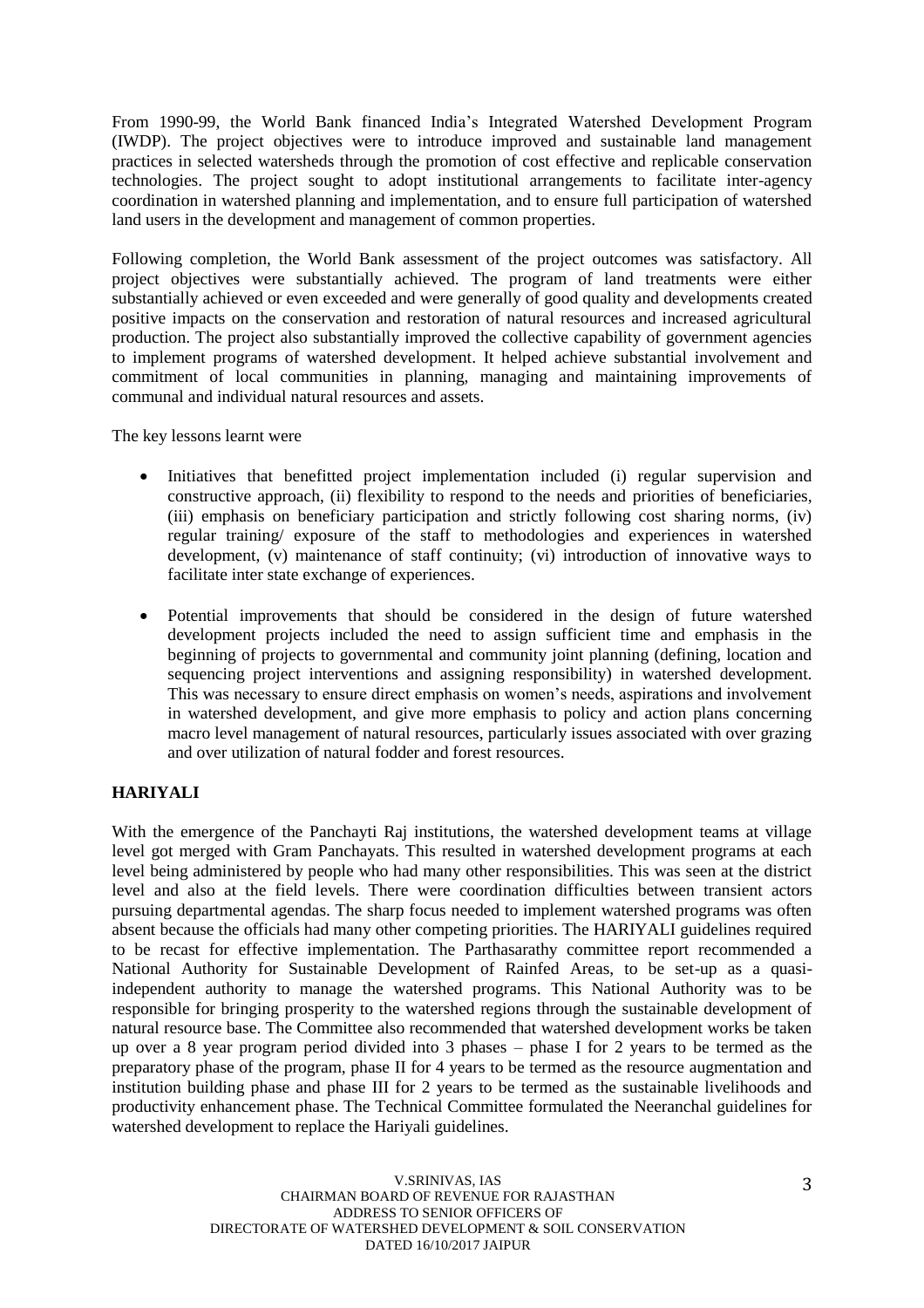#### **NEERANCHAL**

In 2015 Government of India approved the World Bank assisted project "Neeranchal" for implementation. The Neeranchal scheme was designed to bring about institutional changes in watershed and rainfed agricultural management practices in India. It aimed to build systems that ensure watershed programs and rainfed irrigation management practices are better focused and more coordinated and have quantifiable results. Further it aims to devise strategies for the sustainability of improved watershed management practices in program areas, even after the withdrawal of project support. It promoted a watershed plus approach, support improved equity, livelihoods, and incomes through forward linkages on a platform of inclusiveness and local participation.

The Neeranchal project with an outlay of Rs. 2142 crores sought to translate into better implementation the outcomes of Pradhan Mantri Krishi Sinchayi Yojana (PMKSY). Neeranchal supported both the conservation and production outcomes including the availability of water in rainfed areas, catering to the needs of small and marginal farmers as well as the asset-less, including women. Neeranchal incorporated the best practices of watershed management in India. It emphasized the need to improve knowledge sharing in support of project preparation, publish draft reports on progress achieved, collate best practices in key areas, conducting knowledge fairs and workshops. The challenges remained in enhanced participation of communities, building stronger capacities and systems to plan, implement, monitor and post-project sustainability of local institutions and assets. These challenges were to be addressed during the implementation phase under Neeranchal.

### **NRAA**

The National Rainfed Area Authority (NRAA) was constituted as an attached office of the Department of Agriculture and Cooperation in 2006. The authority serves as an advisory body for policy and program formulation and monitoring of schemes and programs to resolve the agrarian challenges across the vast rainfed system of the country besides promoting sustainable practices for steady growth of agricultural sector and farmer's welfare. The NRAA serves as a knowledge platform and connects research and academic institutions and implementing agencies. It also focuses on livelihood opportunities for the landless and marginal farmers who constitute a large majority of the rainfed area population. NRAA facilitates skill and knowledge development of farmers and enables openness and ability to adopt improved technologies and management practices for crop production, animal husbandry, horticulture, agro-forestry and farm resources linked enterprises. The strategy for achieving sustainable and comprehensive development of the rainfed system in the country is guided by the principles of integrated farming systems, watershed management and resilience in the context of climate change.

The long-term measures for drought mitigation suggested by the NRAA are in-situ conservation of rain water, contour cultivation, sowing on ridges or raised beds especially in black soils can raise productivity by 15-20 percent. Seed replacement rate of pulses, oilseeds and cereals with latest improved varieties would enable enhanced yields. Breed improvement of cattle population along with castration of scrub bulls has been identified as a major intervention. The NRAA has also recommended longer credit cycles in rainfed areas in cases of weather contingency.

#### **Conclusion**

To conclude it can be said that India's watershed development programs in the collaborative era have witnessed several success stories. The country has established an apex authority the NRAA for technical assistance. The program guidelines have been made highly participatory and adequate time has been given for implementation. The government has provided adequate resources and manpower for effective implementation. In the successful implementation of the Neeranchal program lies the future of millions of rainfed farmers of India.